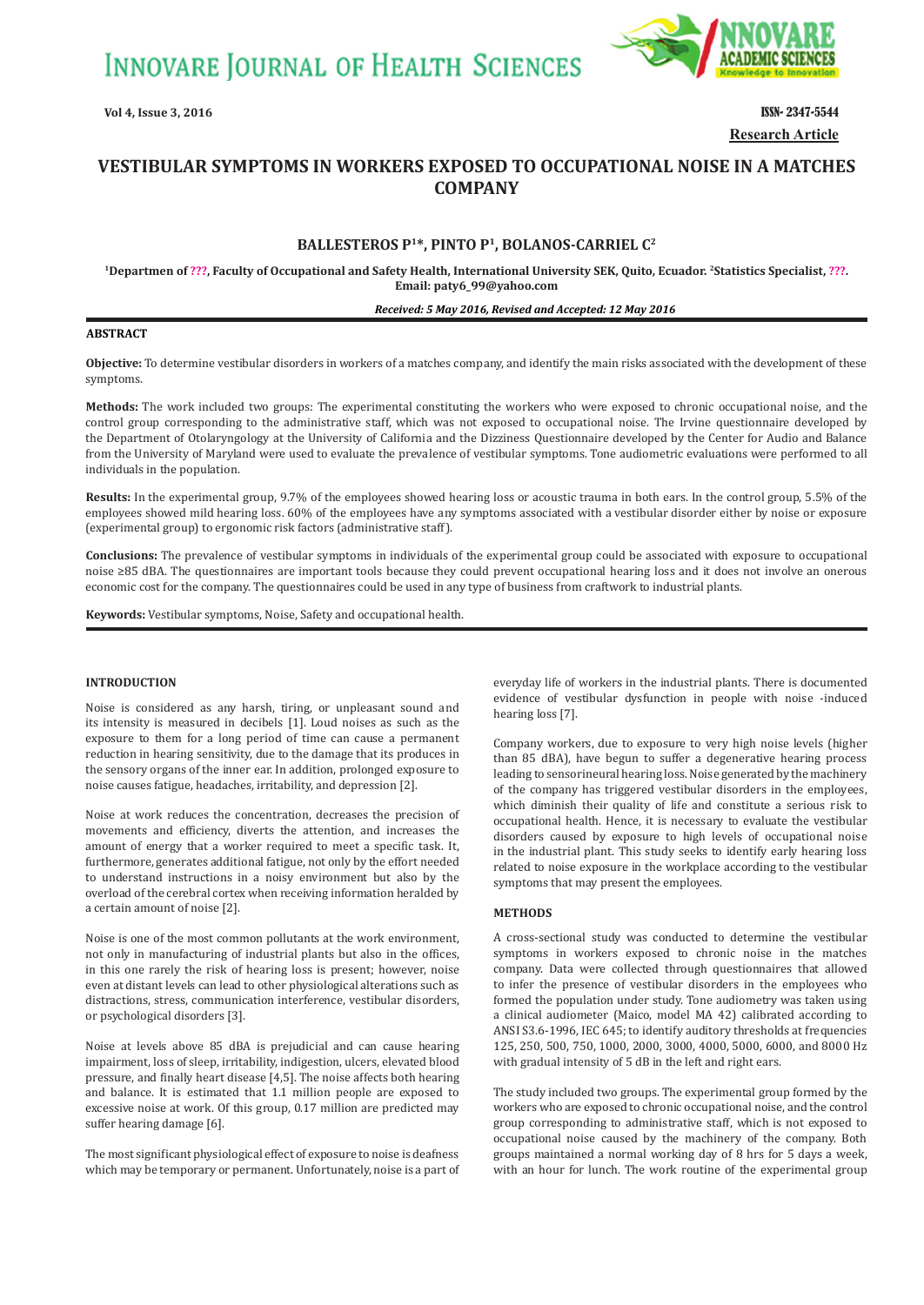involves physical activities in a standing position with occupational exposure to noise above 85 dBA. The subjects in the control group conduct their activities in sitting position most of the time and are not exposed to occupational noise.

The experimental group consisted of 34 workers, and the control group consisted of 16 employees. Subjects in both groups had normal hearing sensitivity, according to the database of clinical histories, and also reported no history of relevant disorders of neurological functions.

The questionnaires used in this study were the Irvine questionnaire for dizziness developed by the University of California - Department of Otolaryngology/Head and Neck Surgery, and the scale of vertigo symptoms developed by the University of Maryland Medical Center - Hearing and Balance Center. These questionnaires were used to assess the presence of vestibular symptoms in workers. Questionnaires allowed to define the appearance of vestibular symptoms, and the relationships with posture, history of hearing loss, vestibular symptoms, treatments, and habits.

## **Table 1: Incidence of symptoms associated with vestibular disorders in the experimental and control groups of the matches company Quito-Ecuador**

| <b>Symptoms</b>      | Frequency (%) |                           |  |  |  |  |
|----------------------|---------------|---------------------------|--|--|--|--|
|                      | Control group | <b>Experimental group</b> |  |  |  |  |
| <b>Dizziness</b>     | 15.00 (44.10) | 10.00 (55.60)             |  |  |  |  |
| Loss of perception   | 2.00(5.90)    | 0.00(0.00)                |  |  |  |  |
| Sensation of turning | 1.00(2.90)    | 0.00(0.00)                |  |  |  |  |
| Visual changes       | 4.00 (11.80)  | 5.00 (27.80)              |  |  |  |  |
| Nausea or vomiting   | 2.00(5.90)    | 0.00(0.00)                |  |  |  |  |
| Ringing in the ears  | 7.00 (19.40)  | 2.00(11.10)               |  |  |  |  |
| Ears covered         | 4.00 (11.80)  | 3.00 (16.70)              |  |  |  |  |
| Headache             | 14.00 (41.20) | 8.00 (44.40)              |  |  |  |  |
| Spinning sensation   | 3.00(8.80)    | 2.00(11.10)               |  |  |  |  |
| Head pressure        | 2.00(5.90)    | 1.00(5.60)                |  |  |  |  |
| Sensation that       | 2.00(5.90)    | 0.00(0.00)                |  |  |  |  |
| falling sideways     |               |                           |  |  |  |  |
| p value (two-tails)  | 0.4371        |                           |  |  |  |  |

To compare the prevalence of peripheral vestibular symptoms among the control group and the experimental group, two-tail-paired *t*-test was used. The frequency of major vestibular symptoms was reported according to the number of individuals who responded positively to the presence of the condition. The symptoms were divided into two severe and mild groups to be analyzed as binary variables; the prevalence and standard deviation in each group were calculated to detect statistical differences using *t*-test for two independent samples. INFOSTAT Version 2014 (Cordoba, Argentina) was used to analyze the data obtained from the study.

## **RESULTS AND DISCUSSION**

Demographic characteristics of the population were gender distribution of 8% women and 92 % men. 63% of individuals included in the study were in a range of age between 30 and 39 years. The 34% of individuals included in the study were 40-59 years old, and 3% were older than 60 years. There were no women in the experimental group. The 85% and 78% of individuals showed symptoms associated to vestibular disorders either by exposure to noise or ergonomic risk factors in the experimental and control groups, respectively. The main symptoms associated with a vestibular disorder were headache (41.2%; 44%) and dizziness (44.1%; 55.6%) in the experimental group and the control group, respectively. Although a higher incidence of vestibular symptoms was detected in the experimental group, no significant differences between the two groups were detected in this study (p=0.4371) (Table 1).

The results of the tone audiometry are summarized in Table 2. The incidence of hearing disorders in the experimental and control groups was mild bilateral sensorineural hearing loss (2.9% and 5.5%) and bilateral acoustic trauma with the frequency of 9.7% in the experimental group. In a similar study conducted by Jibaja [8], conductive hearing loss problems were detected in 7.8% of the population and sensorineural hearing loss in 32.8% of the employees.

Among the results of the tone audiometry tests conducted in the experimental group, two individuals had acoustic trauma due to the vestibular damage from chronic exposure to work noise (Fig. 1).

**Table 2: Distribution of vestibular disorders and hearing disorders in the experimental and control groups in the matches company**

| Group           | Total | Vestibular disorders |                    |       | Hearing disorder $(\% )$ |      |     |                                                                               |
|-----------------|-------|----------------------|--------------------|-------|--------------------------|------|-----|-------------------------------------------------------------------------------|
|                 |       | Noise (dBA)          | Mean               |       |                          |      |     | Standard deviation % total Normal Mild hearing loss Acoustic trauma bilateral |
| Control         | 16    | 35                   | 1.19 <sup>ns</sup> | -2.01 | 78 <sup>ns</sup>         | 97.1 | 2.9 | 0.0                                                                           |
| Experimental 34 |       | 88                   | 1.81 <sup>ns</sup> | 1.83  | 85 <sup>ns</sup>         | 84.8 | 5.5 | 9.7                                                                           |
|                 |       |                      |                    | .     |                          |      |     |                                                                               |

ns: Not significant differences t-test independent groups (p<0.05)



**Fig. 1: Tone audiometry conducted in a worker of the matches company with hearing loss due to chronic occupational noise (dotted line) versus normal audiometry (continuous line)**